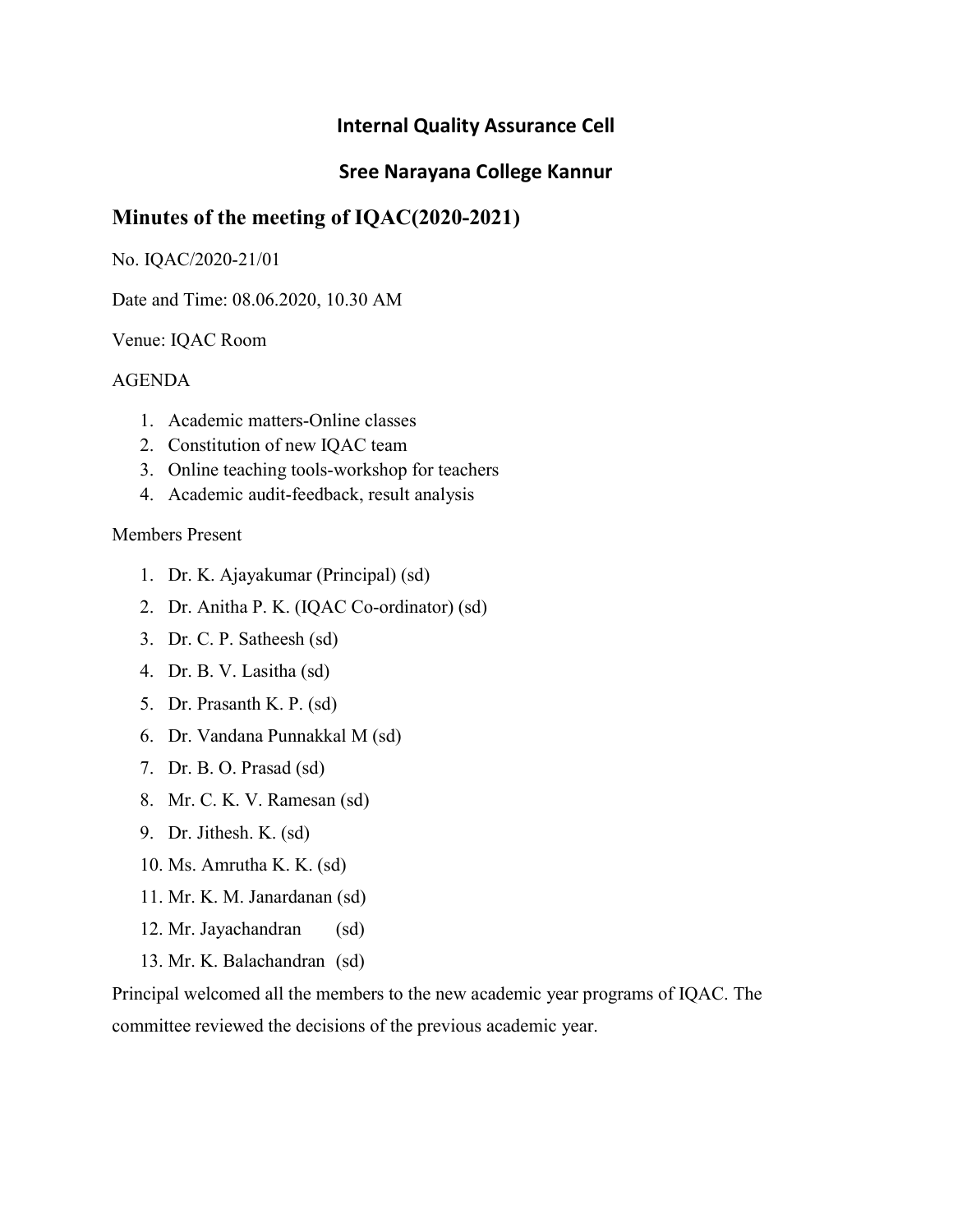### Action Taken Report

1. AQAR and AISHE reports for the year 2018-19 were submitted by the end of March 2019.

## Decisions Taken

- 1. New IQAC team has been created with following members Dr. K. Ajayakumar (Principal), Dr. Anitha P. K. (IQAC Co-ordinator), Dr. C. P. Satheesh, Dr. B. V. Lasitha, Dr. Prasanth K. P. , Dr. Vandana Punnakkal M, Dr. B. O. Prasad, Mr. C. K. V. Ramesan, Dr. Jithesh. K. , Ms. Amrutha K. K. , Mr. K. M. Janardanan , Mr. Jayachandran, Mr. K. Balachandran
- 2. Decided to complete  $2<sup>nd</sup>$  semester UG and PG topics via online mode.
- 3. Decided to conduct orientation workshop on online teaching tools to update the teachers about various online teaching platforms.
- 4. Decided to feedback forms on curriculum, department and teachers among the students.
- 5. Decided to conduct result analysis meeting of the final year UG students with principal and all the department teachers as members.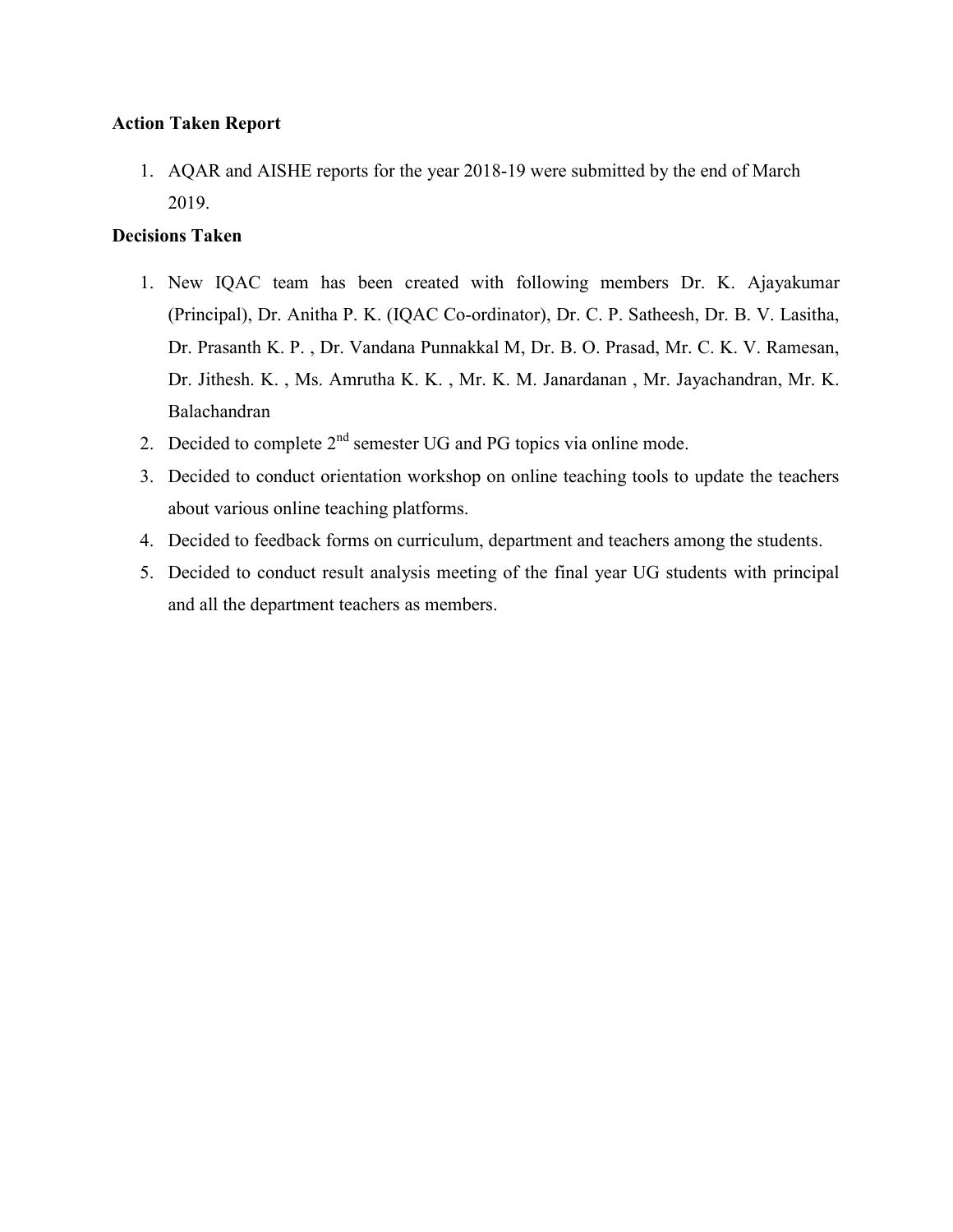## Sree Narayana College Kannur

# Minutes of the meeting of IQAC

No. IQAC/2020-21/02

Date and Time: 07.09.2020, 3.30 PM

Venue: Online platform

### AGENDA

- 1. UGC-Skill course (NSQF) application
- 2. NIRF
- 3. Department Webinars
- 4. Kerala Higher Education new Courses

### Members Present

- 1. Dr. K. Ajayakumar (Principal) (sd)
- 2. Dr. Anitha P. K. (IQAC Co-ordinator) (sd)
- 3. Dr. C. P. Satheesh (sd)
- 4. Dr. B. V. Lasitha (sd)
- 5. Dr. Prasanth K. P. (sd)
- 6. Dr. Vandana Punnakkal M (sd)
- 7. Dr. B. O. Prasad (sd)
- 8. Mr. C. K. V. Ramesan (sd)
- 9. Dr. Jithesh. K. (sd)
- 10. Ms. Amrutha K. K. (sd)
- 11. Mr. K. M. Janardanan (sd)
- 12. Mr. Jayachandran (sd)
- 13. Mr. K. Balachandran (sd)

Principal welcomed all the members of IQAC. The committee reviewed the decisions of the previous IQAC meeting.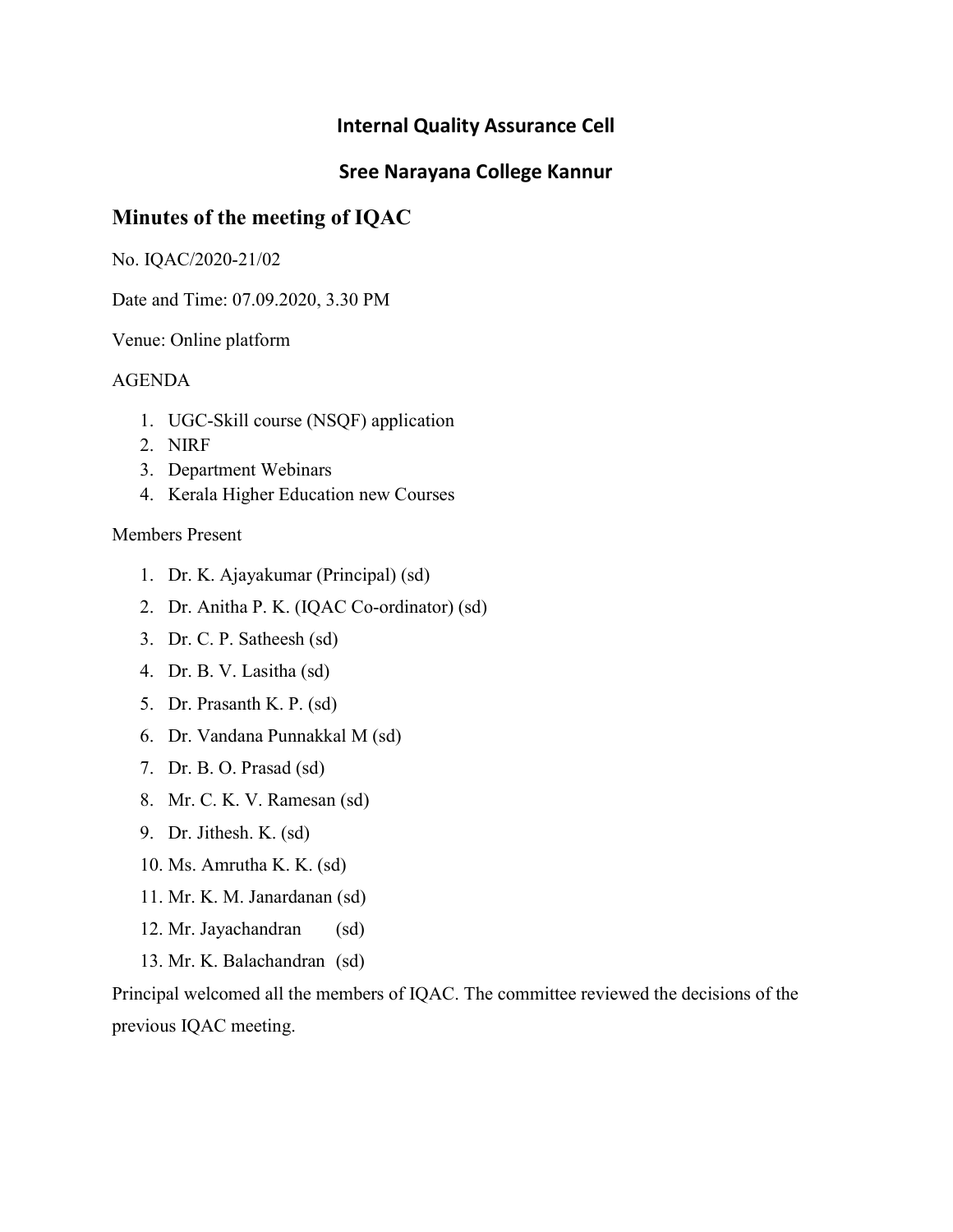### Action Taken Report

- 1. New IQAC team has been created with following members Dr. K. Ajayakumar (Principal), Dr. Anitha P. K. (IQAC Co-ordinator), Dr. C. P. Satheesh, Dr. B. V. Lasitha, Dr. Prasanth K. P. , Dr. Vandana Punnakkal M, Dr. B. O. Prasad, Mr. C. K. V. Ramesan, Dr. Jithesh. K. , Ms. Amrutha K. K. , Mr. K. M. Janardanan , Mr. Jayachandran, Mr. K. Balachandran A screening committee was constituted to verify the promotion files of teachers.
- 2. All the portions were completed in online mode for UG and PG.
- 3. An online workshop on online teaching tools for teachers was conducted for college teachers in MOODLE platform. The teachers learned about online tools such as MOODLE, Google class room, Google meet and other softwares.
- 4. The feedback forms on curriculum, department and teachers were collected from students and analyzed.
- 5. Result analysis meetings were conducted and remedial measures were suggested for slow learners.

### Decisions Taken

- 1. All the departments were directed to apply for the UGC-NSQF skill based certificate courses.
- 2. Decided to constitute a committee for NIRF data submission for the year 2020.
- 3. All the departments were informed to conduct webinars in collaboration with college IQAC.
- 4. Mathematics, English, Botany and Malayalam departments were directed to apply for the new courses proposed by Kerala Higher Education Department.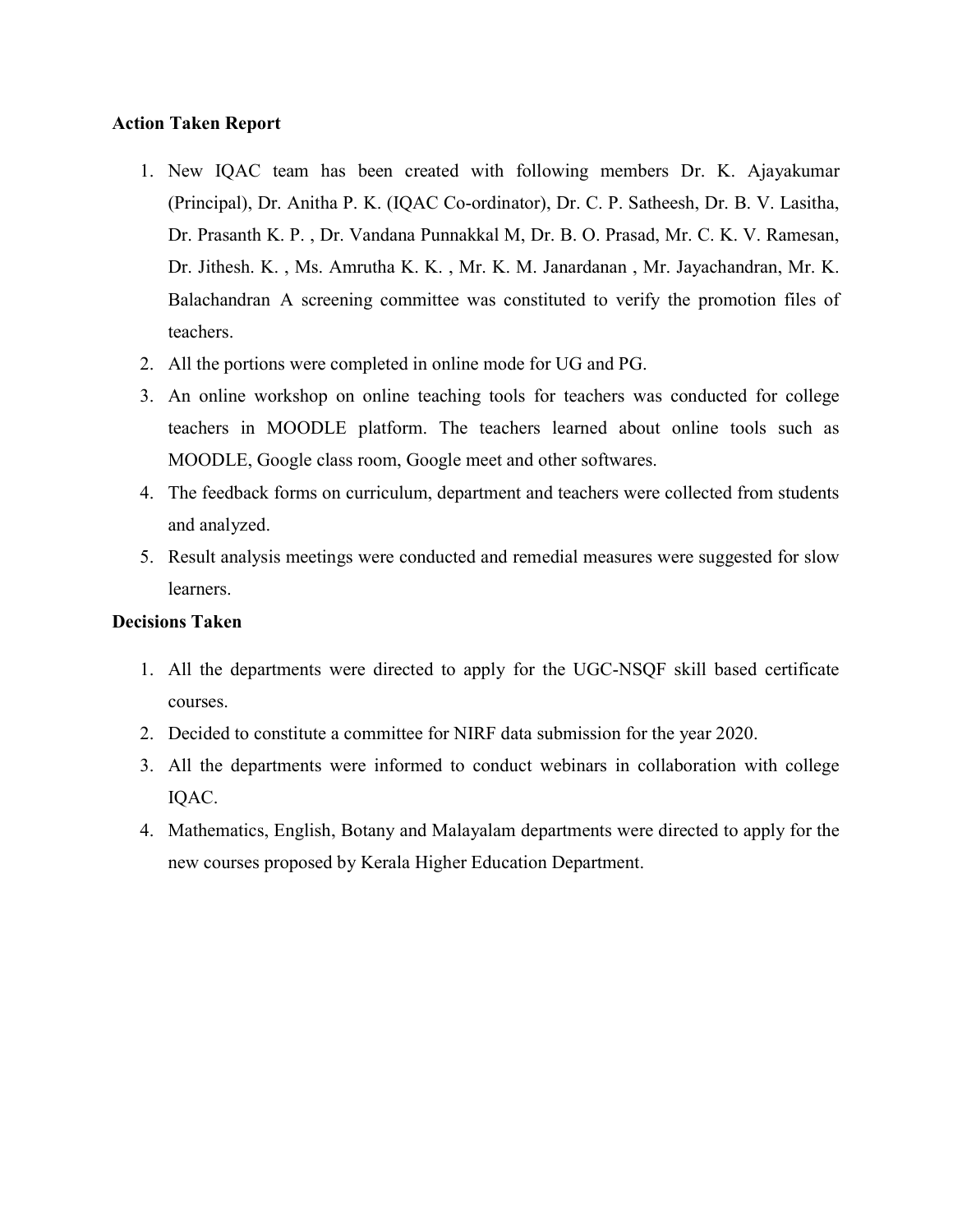## Sree Narayana College Kannur

# Minutes of the meeting of IQAC

No. IQAC/202-21/04

Date and Time: 01.02.2021, 3.30 PM

Venue: IQAC Room

## AGENDA

- 1. NIRF (2019-20) data submission.
- 2. AQAR (2019-20) data submission.

### Members Present

- 1. Dr. SivadasanThirumangalath (Principal) (sd)
- 2. Dr. Preetha K. C (IQAC Co-ordinator) (sd)
- 3. Dr. K. Ajayakumar (sd)
- 4. Dr. Anitha P. K. (sd)
- 5. Dr. C. P. Satheesh (sd)
- 6. Dr. B. V. Lasitha (sd)
- 7. Dr. Prasanth K. P. (sd)
- 8. Dr. Vandana Punnakkal M (sd)
- 9. Dr. B. O. Prasad (sd)
- 10. Mr. K. M. Janardanan (sd)

### Action Taken Report

- 1. IQAC reviewed the applications for UGC-NSQF skill courses submitted from different departments.
- 2. The proposal for NSQF submitted by mathematics department has been sanctioned by UGC.
- 3. All the departments conducted webinars in collaboration with IQAC.
- 4. New course in MSc. Mathematics have been sanctioned by Kerala Higher Education Department.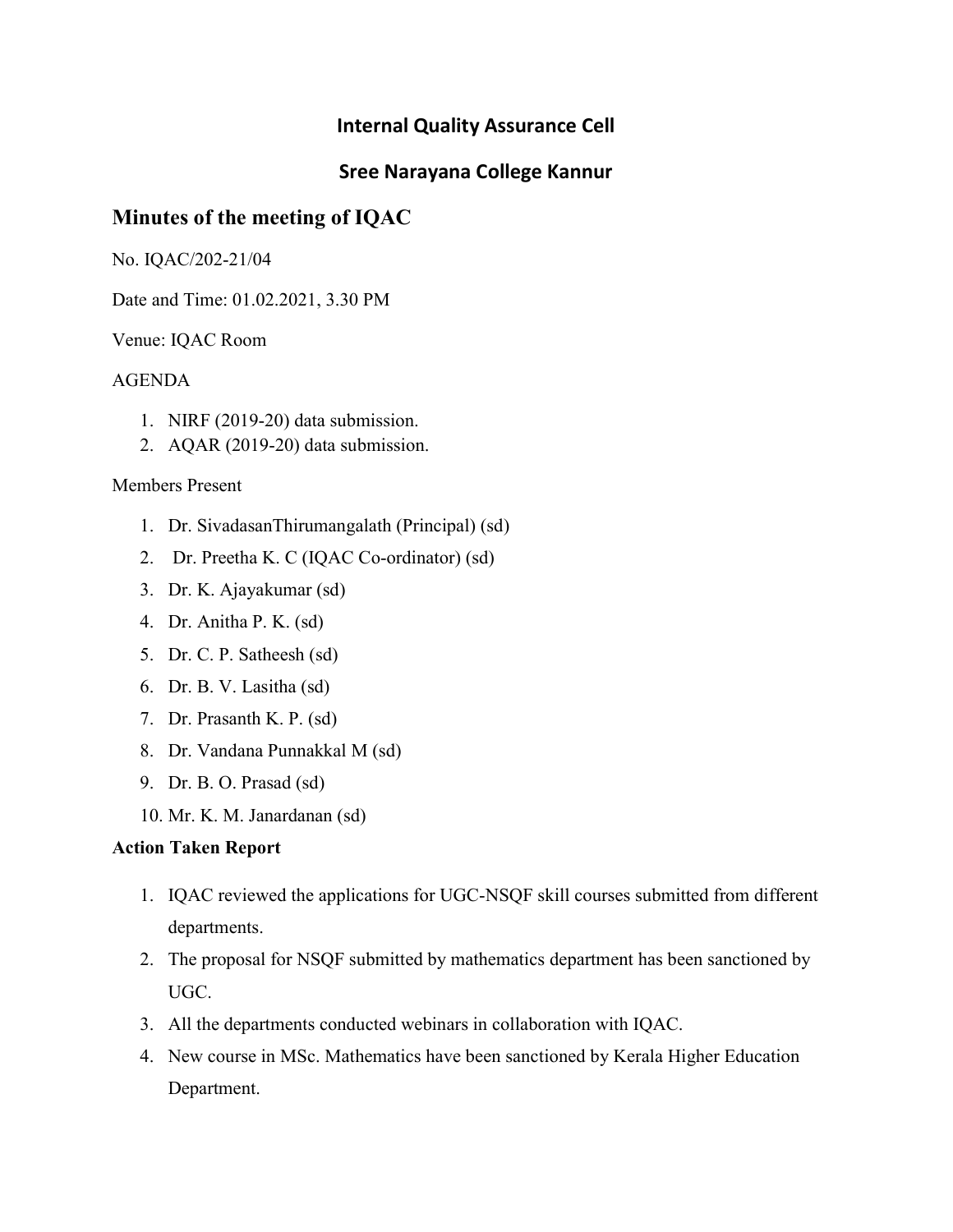### Decisions Taken

1. Decided to constitute AQAR criteria wise committee for the effective submission of AQAR.

Criteria 1 and 2: Dr. Anitha P. K and Dr. Jithesh. K Criteria 3: Dr.K.P. Prasanth and Dr. Prasad. B.O

Criteria 4: Dr. Rajeev M and Mr. Vipin. V. K

Criteria 5: Mr. CKV. Ramesh and Amrutha. K. K

Criteria 6: Dr. Sabitha. P. C and Mrs. Rakhi Rakhavan

Criteria 7: Mr. Sreenish and Mr. Arun.K. V

- 2. AQAR 2019-20 will be submitted at the second week of March 2021.
- 3. Decided to update the college website before the submission of the AQAR.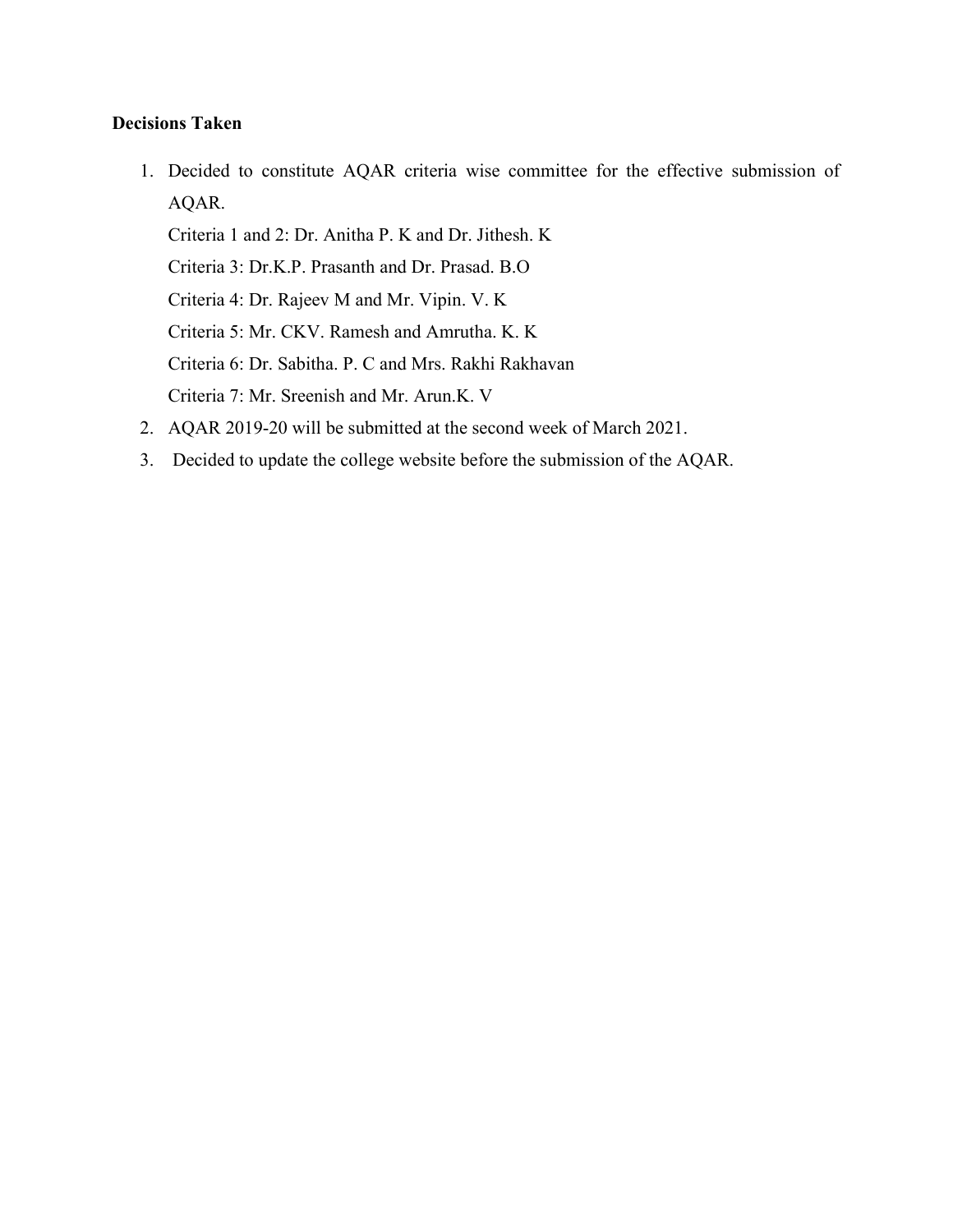## Sree Narayana College Kannur

# Minutes of the meeting of IQAC

No. IQAC/2020-21/03

Date and Time: 22.03.2021, 4.00 PM

Venue: IQAC Room

### AGENDA

- 1. IQAC meeting with Research Officer of SN trust Management.
- 2. IQAC activities.

#### Members Present

- 1. Dr. K. Ajayakumar (Principal) (sd)
- 2. Dr. Anitha P. K. (IQAC Co-ordinator) (sd)
- 3. Dr. C. P. Satheesh (sd)
- 4. Dr. Prasanth K. P. (sd)
- 5. Dr. B. O. Prasad (sd)
- 6. Mr. C. K. V. Ramesan (sd)
- 7. Dr. Jithesh. K. (sd)
- 8. Ms. Amrutha K. K. (sd)
- 9. Mr. K. M. Janardanan (sd)
- 10. Mr. Jayachandran (sd)
- 11. Mr. K. Balachandran (sd)

Meeting started with silent prayer. Principal welcomed all the members to the meeting. Dr. R. Raveendran, Research officer of SN trusts colleges explained about the key factors needed during next NAAC accreditation process.

#### Decisions Taken